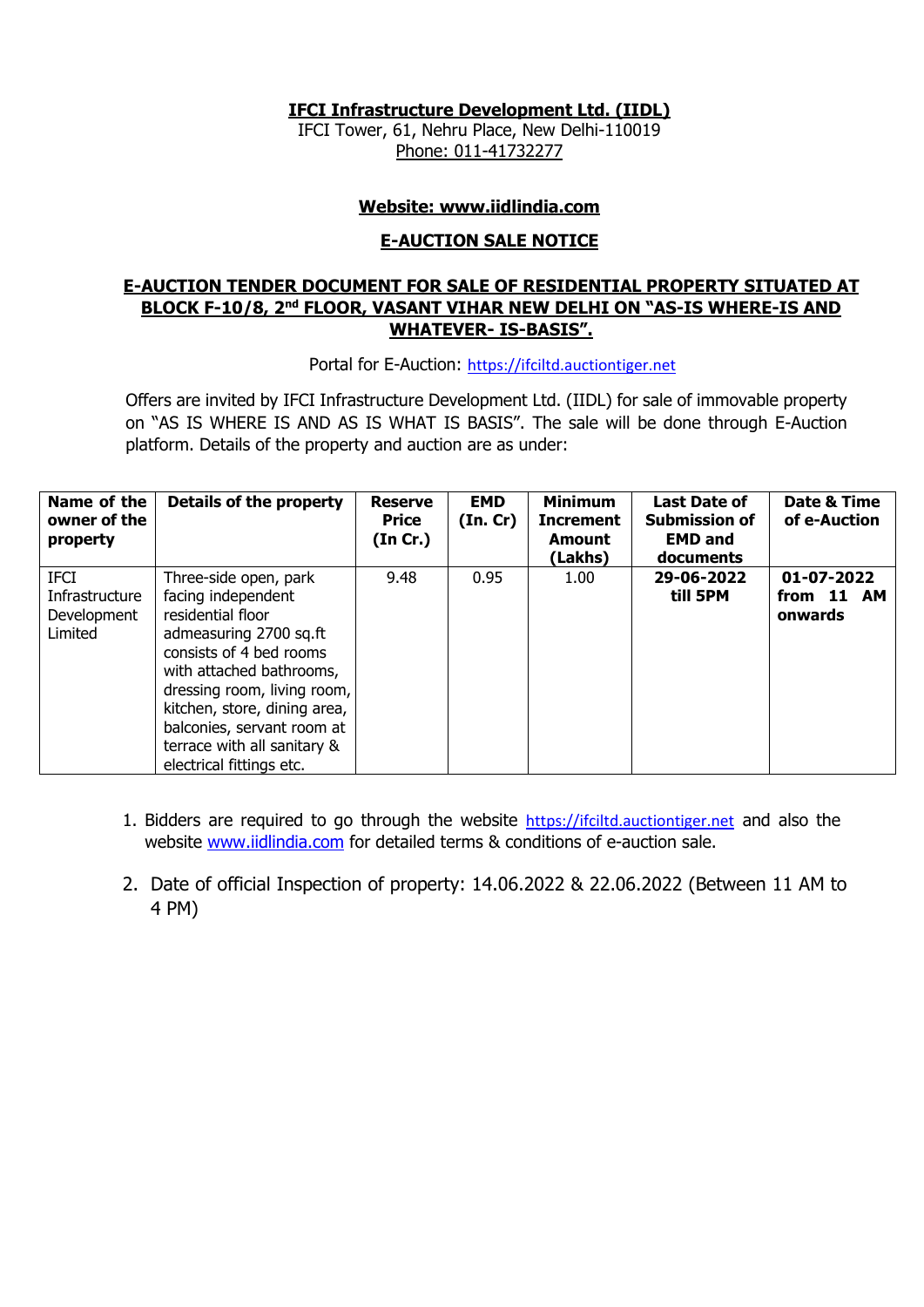## **Terms & Conditions**

1. Auction sale shall be conducted through e-Auction process being facilitated by **M/s Auction Tigers** through website [https://ifciltd.auctiontiger.net](https://ifciltd.auctiontiger.net/) on the date and time as mentioned above with extension of 05 minutes for bid increment if any bid comes in last 5 minutes.

#### **2. It shall be the responsibility of the bidders to inspect the property and satisfy themselves regarding title, area and specification of the property, before submitting the tender. Further, the area of the property in the title deeds provided shall prevail over what has been presented in the advertisement/Notice of Sale or other tender documents.**

3. Any necessary addendum/ extension notice/ corrigendum or other notice to the tender shall be uploaded on the website **[www.iidlindia.com](http://www.iidlindia.com/) &** [https://ifciltd.auctiontiger.net](https://ifciltd.auctiontiger.net/) All prospective bidders are requested to visit the website regularly before submission of their bids to update themselves about the sale process and filling of bid. The responsibility of downloading the subsequent, notice/ corrigendum/ addendum/ clarifications if any, will be of the prospective bidders.

4. No conditional bid will be acceptable. Submission of bid in the e-tender/e-auction by any bidder confirms his automatic acceptance of all the terms & conditions for the tender including those contained in the extension or any other notice/ corrigendum/ addendum/ clarifications, if any.

5. The successful bidder shall bear the charges/ fee payable as per law for conveyance of property such as applicable stamp duties/ additional stamp duty / transfer charges, registration expenses, fees, etc. for transfer of the property in his / her name. Further the payment of all statutory / non statutory dues, taxes, rates, assessments, charges, fees, etc. owing to anybody shall be the sole responsibility of successful bidder only.

6. The intending bidders needs to submit the following documents:

- i. Earnest Money deposit (EMD)
- ii. Passport size photograph
- iii. Copy of Aadhar Card
- iv. Copy of PAN card
- v. Copy of Memorandum & Article of Association (In case of Company)
- vi. Audited Balance Sheet of the company for 3 years (In case of Company)
- vii. Income Tax return for 3 years

The bid along with required documents placed in a single envelop super scripted on the top of envelop "E- Auction of Property Block -F-10/8, 2<sup>nd</sup> Floor, Vasant Vihar, New Delhi" should reach to the Managing Director, IFCI Infrastructure Development Limited, 7th Floor, IFCI Tower, 61, Nehru Place, New Delhi or be deposited in the box kept on ground floor of IFCI Tower, 61, Nehru Place , New Delhi within given time frame. EMD being 10% of the Reserve price shall be made by way of Demand Draft drawn in favour of "IFCI Infrastructure Development Ltd" payable at Delhi addressed to "The Managing Director, IFCI Infrastructure Development Ltd., 6th Floor, IFCI Tower, 61, Nehru Place, New Delhi-110019. The last date and time for deposit of the EMD along with the documents is 29.06.2022 till 5.00 PM.

7. The intending bidder shall furnish the details in the prescribed format which can be downloaded from Website [www.iidlindia.com](http://www.iidlindia.com/) or [https://ifciltd.auctiontiger.net.](https://ifciltd.auctiontiger.net/) On receipt of EMD, the e-auction provider will allotted a login user-id/password to the intending bidders on their valid email id (mandatory for e-auction). Hence, intending bidder should have a valid email id.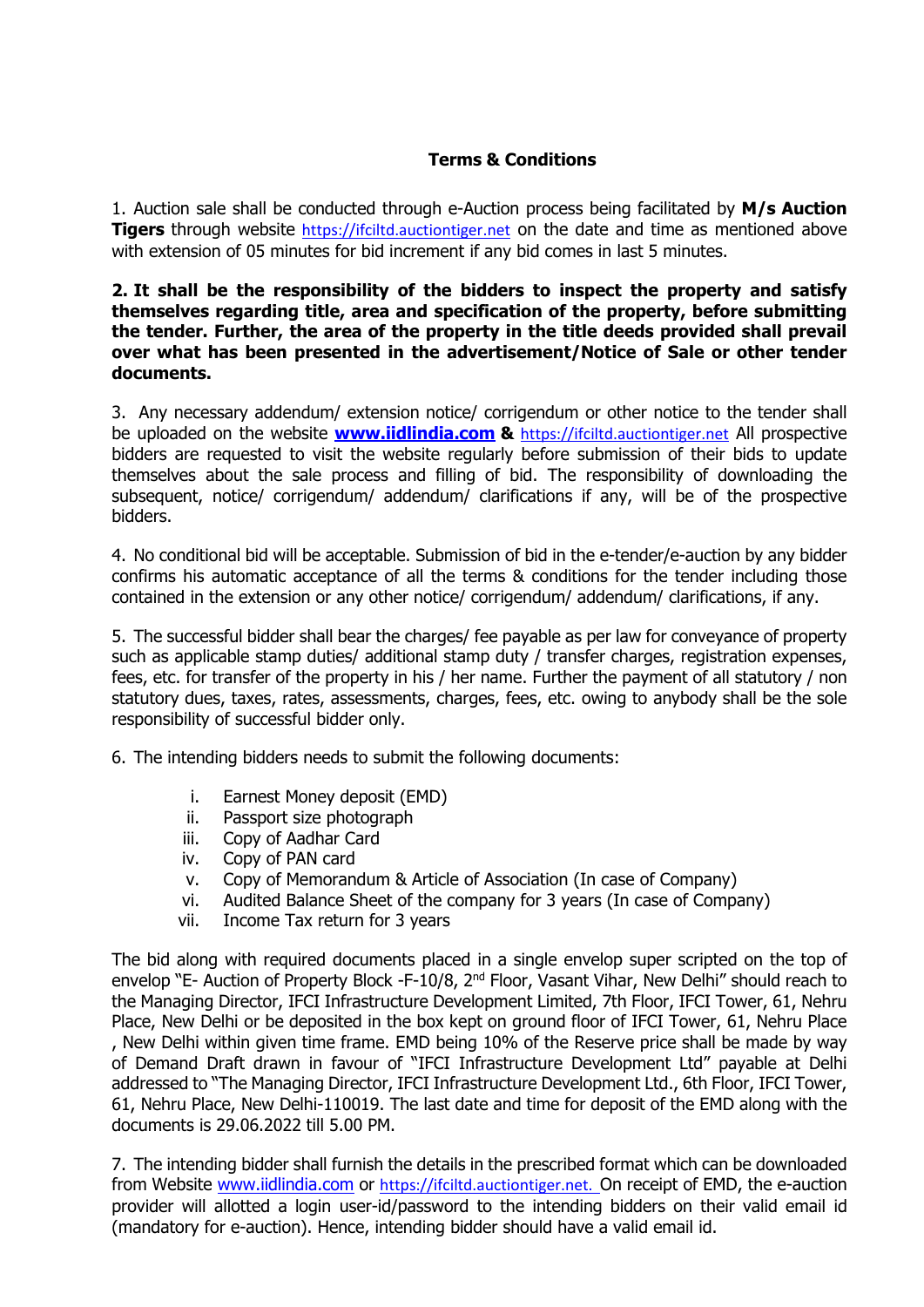8. Prospective bidders may avail online training/ demonstration on e-auction from Auction tiger. The helpdesk number of the service provider is 079-61200531, 9081830222 and email-. [delhi@auctiontiger.net](mailto:delhi@auctiontiger.net) & [support@auctiontiger.net](mailto:support@auctiontiger.net)

9. The highest bidder shall be declared as successful bidder and he/ she shall be intimated at the e-mail ID, given by the bidders immediately after close of auction, which shall be subject to final confirmation by IIDL from close of e-auction. The successful bidder shall produce the originals of the identity documents as well as PAN Card before IIDL for verification failing which the entire amounts remitted towards the auction shall be forfeited. Further, if the e-auction process is adjourned for any reason, the bidder shall have an option to withdraw from the bidding process and the EMD paid shall be refunded.

10. The EMD of the highest bidder (H1) and (H2) shall be retained and the EMD of other unsuccessful bidders shall be refunded within 15 days from the date of conclusion of e-auction process. The EMD shall bear no interest. The bidders will not be entitled to claim any interest, if the refund of EMD is delayed for any reason whatsoever. The EMD of the second highest bidder shall be returned on receipt of the entire payment from the highest successful bidder within the stipulated time. In case H1 fails to comply with the terms of tender option may be given to H2 for sale of property @ the price quoted by H1. The H1 shall have no objection to the same.

11. The successful bidder shall pay 25% of the bid amount (inclusive of the EMD amount) by way of demand draft favouring 'IFCI Infrastructure Development Ltd.' payable at New Delhi or through RTGS (RTGS details can be obtained from IIDL's office), within two day or within the extended time, if allowed by IIDL, from the date of IIDL emailing the letter of acceptance (LOA) at the registered e-mail ID.

12. The successful bidder should pay the balance amount within 30 days from the date of Letter of Acceptance (LOA) or within such extended period extended by IIDL in writing. In case of default by the successful bidder, the amount already deposited will be forfeited and such bidder shall have no claim/right in respect of property/amount. However, IIDL reserves the right to accept delayed payment with interest @ 12% p.a. beyond the permissible period up-to maximum period of 60 days. The offered amount/bid amount of the purchase of property shall be exclusive of all taxes/duties/arrears etc. as applicable and the same shall be borne by the Purchaser without any recourse to IIDL. Default in payment of 25% of the bid amount or the balance purchase price within the stipulated time/extended time shall result in cancellation of sale and forfeiture of the EMD and amount paid by the bidders.

13. The possession of the property purchased and the title thereof shall be transferred to the successful bidder/Purchaser or its nominee (subject to prior written approval of IIDL) only on receipt of full payment of the purchase consideration along with 12% interest p.a. in case of delayed payments, if any.

14. IIDL shall not pay any interest, cost, damages, compensation etc. on any amount deposited by the bidders, if any, in the event if any court/ tribunal/ forum grant stay on the auction proceedings.

15. IIDL has the absolute right to accept or reject any or all offer(s) or adjourn/postpone or cancel the e-Auction without assigning any reason. In such case the EMD will be refunded to the bidders.

16. Only bidders having valid user ID / password and confirmed EMD payment through Demand Draft shall be eligible for participating in the e- auction.

17. For carrying out inspection of the property and to seek any information/clarifications the bidders may contact the following officials of IIDL: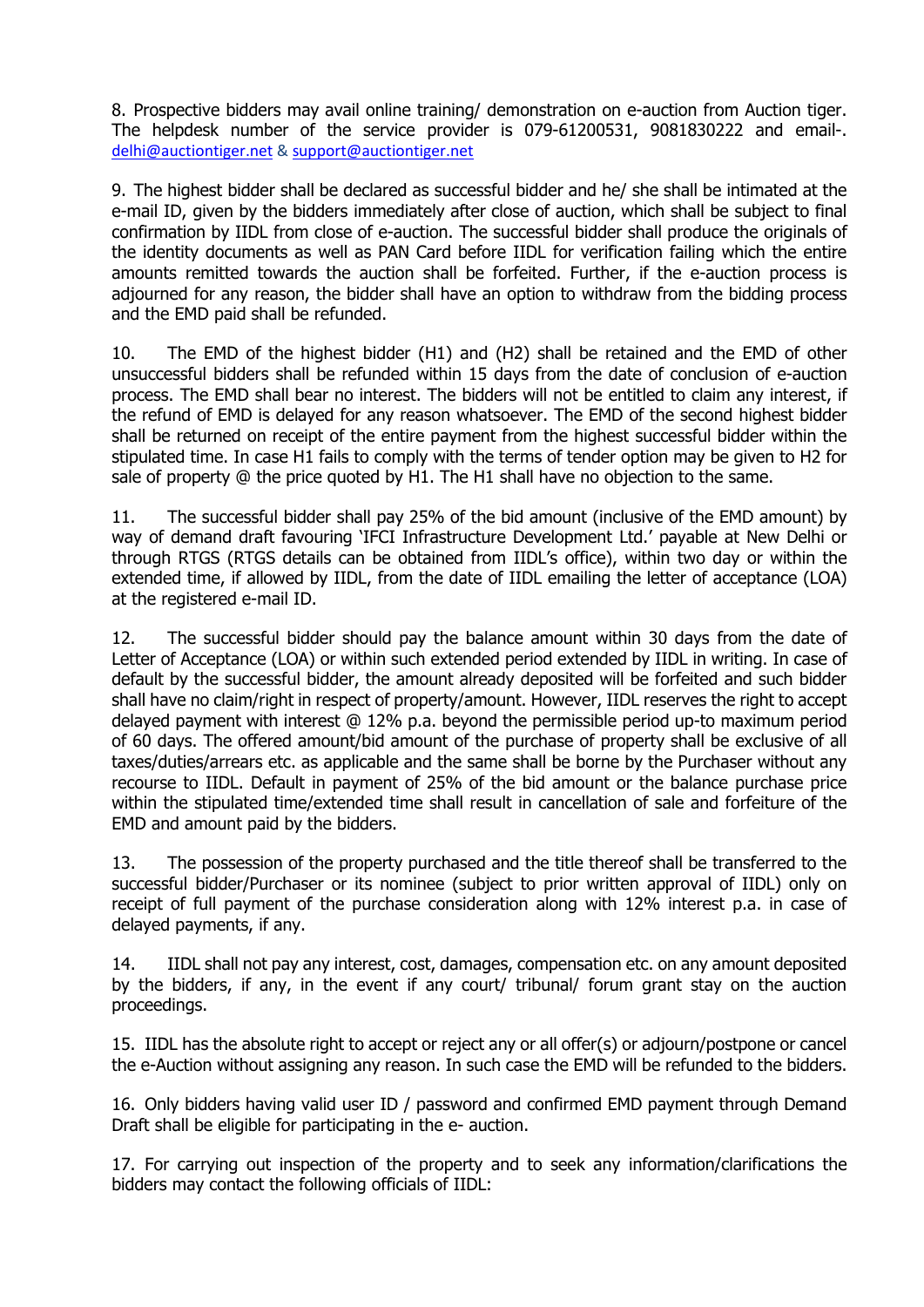| <b>Office address</b>                      | <b>Contact Person</b>         |  |
|--------------------------------------------|-------------------------------|--|
| IFCI Infrastructure Development Ltd        | Sh. Mohit Bhatnagar,          |  |
| (IIDL), 7 <sup>th</sup> Floor, IFCI Tower, | SAVP-BD                       |  |
| 61 Nehru Place,                            | Mobile No.9990725794          |  |
| New Delhi-19                               | Ph:+91-11-4173-2277           |  |
|                                            | mohit.bhatnagar@iidlindia.com |  |

**NOTE:** The bidders are requested to independently verify the details on their own.

| 1. | <b>Basis</b>                      | As is where is and as is what is basis.                                                                                                                                                                                                                                                                                                                                                                                                                                                                                                                                                                                |
|----|-----------------------------------|------------------------------------------------------------------------------------------------------------------------------------------------------------------------------------------------------------------------------------------------------------------------------------------------------------------------------------------------------------------------------------------------------------------------------------------------------------------------------------------------------------------------------------------------------------------------------------------------------------------------|
| 2. | Eligibility                       | The Bidder should:<br>Be a person, registered trust, registered firm, registered<br>a)<br>Co-oporative society, private limited company, public limited<br>company, partnership firm registered in India.<br>Be legally competent to enter into contracts as per prevailing<br>b)<br>norms.                                                                                                                                                                                                                                                                                                                            |
| 3. | Earnest<br>Money<br>Deposit (EMD) | 10% of the Reserve Price<br>No interest shall be payable by IIDL on the EMD amount.                                                                                                                                                                                                                                                                                                                                                                                                                                                                                                                                    |
| 4. | Adjustment<br>of<br><b>EMD</b>    | For successful bidder, EMD amount will be adjusted against<br>payment of purchase amount.                                                                                                                                                                                                                                                                                                                                                                                                                                                                                                                              |
| 5. | Payment<br>Schedule               | 1. EMD being 10% of the Reserve Price to be submitted along with<br>Tender.<br>2. 25% of the bid amount (inclusive of EMD) to be paid within 2<br>working days from the date of acceptance (LOA)/intimation at<br>registered e-mail ID issued by IIDL.<br>3. Balance amount to be paid within 30 days from the date of LOA.<br>4. The purchaser has an option to give the full sale consideration<br>in advance.<br>5. The bid amount of the purchase of properties shall be exclusive<br>of all taxes/duties/arrears etc. as applicable and the same shall<br>be borne by the Purchaser without any recourse to IIDL. |
| 6. | Rejection of bids                 | Bids not received through the prescribed e-Auction platform or not<br>accompanied with any of the document mentioned in this tender<br>document and EMD shall be rejected.                                                                                                                                                                                                                                                                                                                                                                                                                                             |
| 7. | Mode of payment<br>of EMD         | By way of NEFT RTGS in the account of IIDL.<br>: IDBI Bank<br><b>Bank Name</b><br>Account Name : IFCI Infrastructure Development Limited<br>: 901103000000116<br>Account No.<br>Branch Address: Videocon Tower, Jhandewalan Extension, Delhi<br><b>IFSC Code</b><br>: IBKL0000127                                                                                                                                                                                                                                                                                                                                      |
| 8. | Acceptance<br>of<br>the offer     | The offer will be accepted based on highest offer price subject to<br>compliance of terms & conditions mentioned in this tender<br>document by IIDL.                                                                                                                                                                                                                                                                                                                                                                                                                                                                   |
| 9. | Liability of<br>the<br>purchaser  | The prospective purchaser shall carry out due diligence in respect<br>of likely liabilities pertaining to the property (ies) before submitting<br>the bid. It may be noted that the purchaser will be responsible for<br>meeting these liabilities, if arise and IIDL will not be liable to meet<br>any such liabilities whatsoever. IIDL does not undertake any<br>responsibility to procure any permission/ license etc. in respect of<br>the property/assets.                                                                                                                                                       |

# **Other Terms and conditions**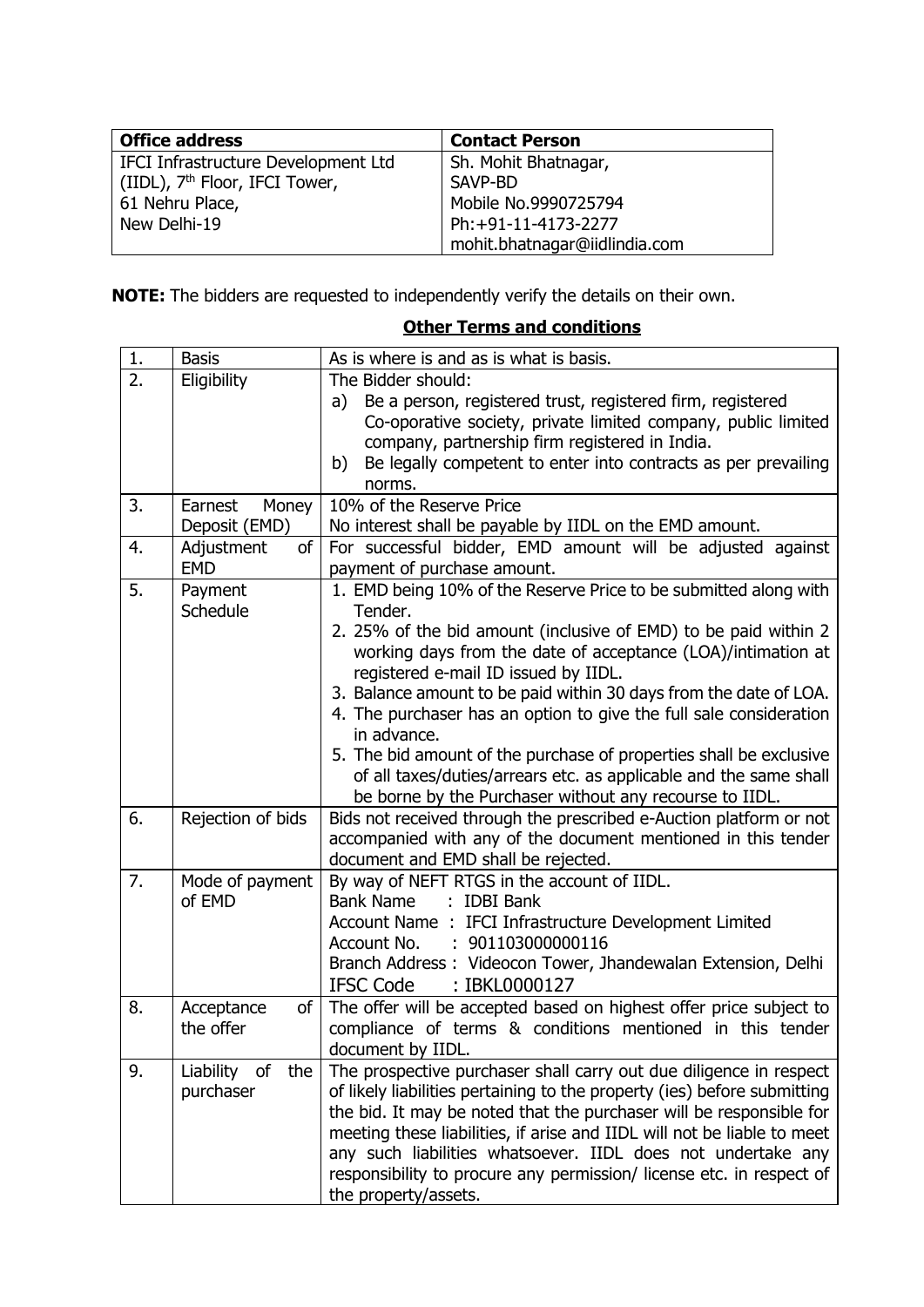| 10. | Stamp Duty<br>&<br>Registration<br>Charges      | All taxes/stamp duties and registration charges etc. as applicable<br>and related to the offered property shall be borne by the purchaser<br>and will execute the same after necessary compliances.                                                                                                                                                                                                                                                                 |
|-----|-------------------------------------------------|---------------------------------------------------------------------------------------------------------------------------------------------------------------------------------------------------------------------------------------------------------------------------------------------------------------------------------------------------------------------------------------------------------------------------------------------------------------------|
| 11. | <b>Transfer</b><br>of I<br>property             | After receipt of full and final payment of the total sale consideration<br>of the assets, IIDL will take necessary steps to execute the sale<br>deed in the favour of bidder/purchaser or its nominee on the<br>request of buyer.                                                                                                                                                                                                                                   |
| 12. | <b>Disputes</b><br>on<br>tender                 | In case of disputes in e-auction sale process, the decision of IIDL<br>shall be final and binding on all concerned.                                                                                                                                                                                                                                                                                                                                                 |
| 13. | Date<br>of<br>inspection                        | 14.06.2022 & 22.06.2022 from 11.00 A.M to 04.00 P.M.                                                                                                                                                                                                                                                                                                                                                                                                                |
| 14. | Force Majeure                                   | IIDL shall not be liable for any failure or delay in performance due<br>to any cause beyond their control including fire, flood, strikes,<br>slowdown, lockout, closure, dislocation of normal working<br>condition, war, riots, epidemics, Government action, failure of e-<br>auction platform etc. or any condition beyond the control of IIDL.                                                                                                                  |
| 15. | Miscellaneous                                   | EMD submission with conditions will be treated as invalid.<br>Correspondence about any change/modification in the offer after<br>submission of bid will not be entertained.                                                                                                                                                                                                                                                                                         |
| 16. | General<br>terms<br>and conditions of<br>tender | The bids would be in the nature of 'subject to approval of<br>a)<br>IIDL's i. e. the highest bid would be finalized and kept on<br>record until a final decision is taken on all the bids received.<br>b) IIDL would reserve its right to reject any or all bids without<br>assigning any reason thereof.<br>c) The EMD of the second highest bidder shall be returned<br>without interest after final payment by the highest bidder<br>within the stipulated time. |

- If it is found that the applicant has given false information or concealed certain facts, the offer is liable to be cancelled without making any reference to the applicant and all deposits made until then shall be forfeited.
- IIDL without prejudice to its right to forfeit EMD and/or all the deposits payments made and any other remedy, reserves the right to terminate the tender / offer in whole or in part and also to blacklist Applicant / Tenderer / Bidder for a suitable period in case he fails to honour his bid without sufficient grounds or found quilty for breach of condition(s) of the tender / offer, negligence, carelessness, inefficiency, fraud, mischief and misappropriation or any other type of misconduct by such Applicant / Tenderer / Bidder or by its staff, agent or representative.
- In case of any dispute or difference arising out or in relation to this tender, the same shall be mutually resolved and failing which the matter shall be referred for arbitration. The provisions of the Arbitration and Conciliation Act, 1996 will be applicable to the Arbitration proceedings. The venue of the arbitration shall be at New Delhi. The cost of the Arbitration proceedings shall be shared equally by both the parties. The decision / award of the arbitrator shall be final and binding.
- All disputes arising out of this work order are subject to the jurisdiction of Courts in New Delhi.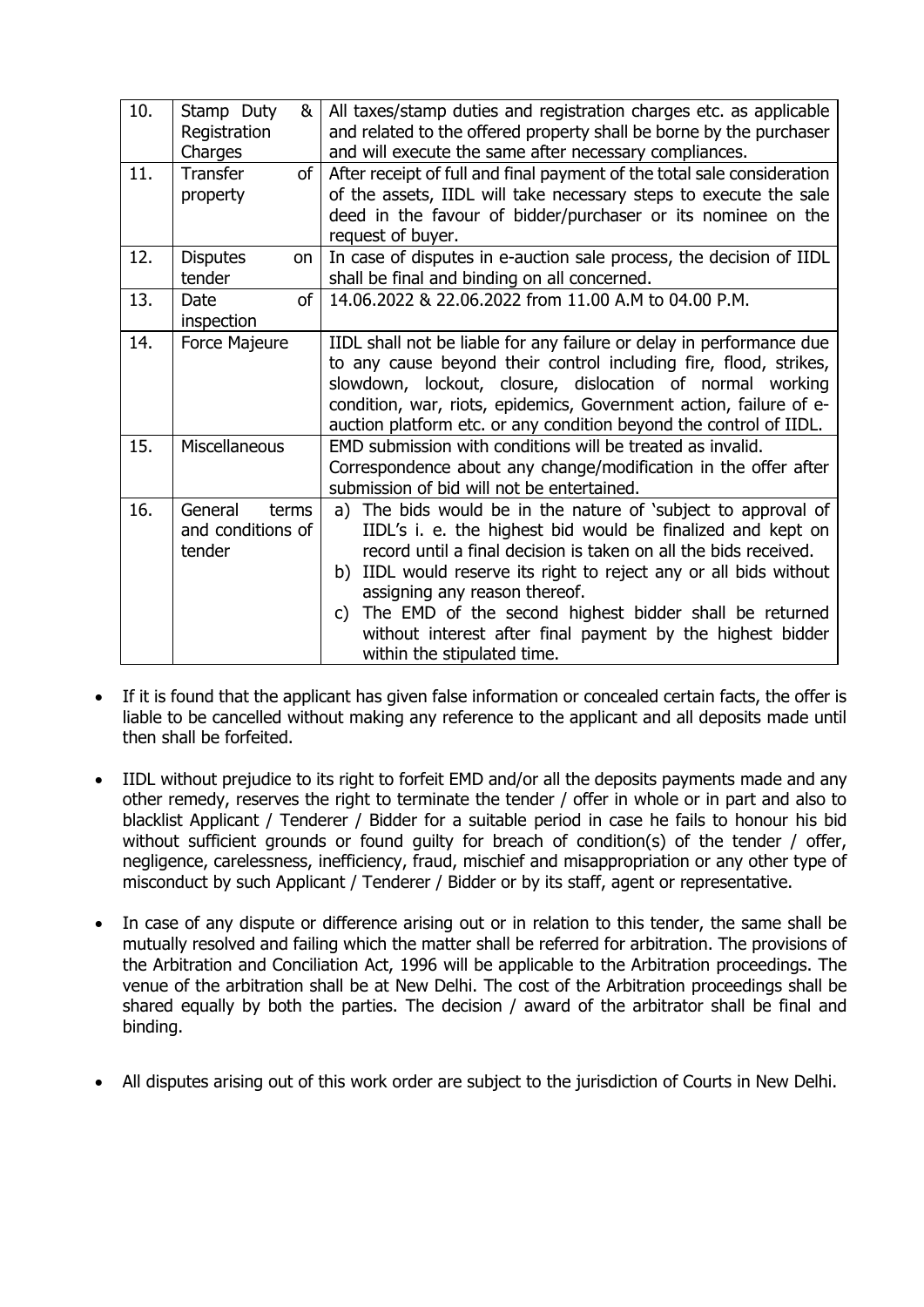#### Disclaimer:

- 1. The Tender Document is not an offer by IIDL to the tenderer nor any other person. The purpose of the Tender Document is to provide interested parties with information that may be useful to them in the formulation of their Proposals pursuant to this Tender Document.
- 2. The IIDL, its employees and advisers make no representation or warranty and shall have no liability to any person including any Tenderer under any law, statute, rules or regulations or tort, principles of restitution or unjust enrichment or otherwise for any loss, damages, cost or expense which may arise from or be incurred or suffered on account of anything contained in the Tender Document or otherwise.
- **3.** The IIDL may in its absolute discretion, but without being under any obligation to do so, update, amend or supplement the information, assessment or assumption contained in the Tender Document and the same will be uploaded in the website of IIDL and e-auction platform. The issue of this Tender Document does not imply that the IIDL is bound to select a Tenderer, and the IIDL reserves the right to reject all or any of the bids without assigning any reasons whatsoever.

#### **Notes:**

- 1. The bidders will have to submit valid identity and address proof (PAN/Aadhar Card/Voter Card/Passport) as may be required. Formal authorization should be furnished if bidder is represented by representative.
- 2. That every page of the E-Auction Sale Notice document is duly signed by the bidder before submitting the e-Auction.
- 3. All alterations, erasers and overwriting, if any, in the E-Auction Sale Notice document shall be duly authenticated by the bidders signature.
- 4. IIDL may, for any reasons, reject any bids including the highest bid. IIDL would not be obliged to give reasons for rejection of the bids to the unsuccessful bidder.
-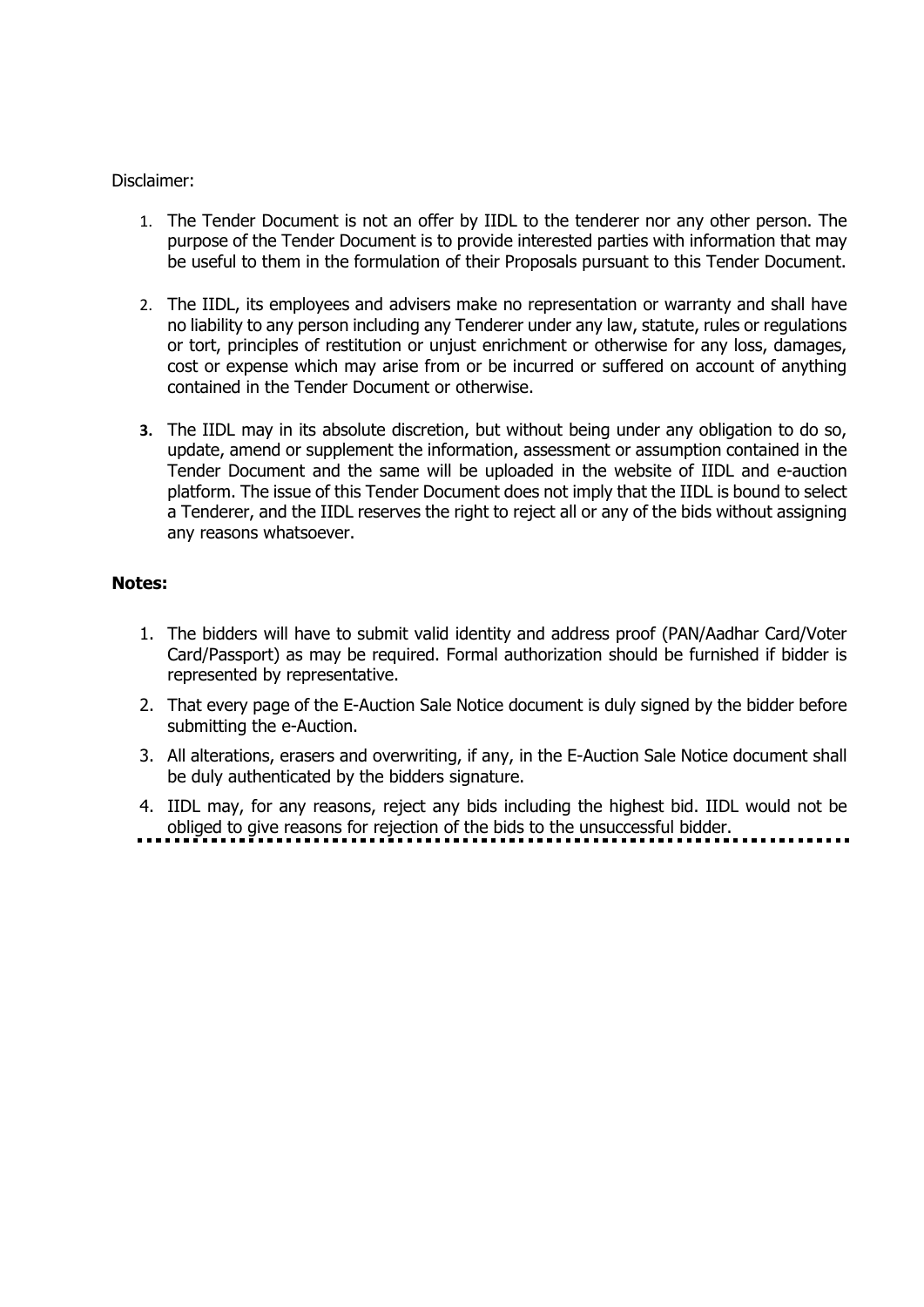# **EMD SUBMISSION FORM**

To, The Managing Director, IFCI Infrastructure Development Ltd. IFCI Tower, 61, Nehru Place, New Delhi-110019.

Dear Sir,

#### **Ref. Advertisement issued on 09/06/2022 IN RESPECT OF SALE OF PROPERTY ON "AS IS WHERE IS AND AS IS WHAT IS BASIS"**

- **1. Business Standard (English)**
- **2. Business Standard (Hindi)**

#### **SUBMISSION OF EMD**

1. I/We, the bidder/s, do hereby state that, I/we have read the E-Auction Sale Notice Document and the terms and conditions of e-auction and the above advertisement and understood them fully. I/We, hereby unconditionally agree to confirm with and to be bound by the said conditions.

| a           | <b>Name of the Tenderer</b>                   |                                                |
|-------------|-----------------------------------------------|------------------------------------------------|
|             | (in case of company/firm, also give names     |                                                |
|             | of key Directors / partners/CIN No.)          |                                                |
|             | (Furnish documents in support)                |                                                |
| b.          | Registered office/place of                    |                                                |
|             | business/Address for                          |                                                |
|             | <b>Correspondence</b>                         |                                                |
|             |                                               |                                                |
|             |                                               |                                                |
| C           | <b>Name of the Property with location for</b> | Three-side open, park facing independent       |
|             | which e-auction will be participated          | residential floor consists of 4 bed rooms with |
|             |                                               | attached bathrooms, dressing room, living      |
|             |                                               | room, kitchen, store, dining area, balconies,  |
|             |                                               | servant room at terrace with all sanitary &    |
|             |                                               | electrical fittings etc.                       |
| $\mathbf d$ | <b>Contact Details</b>                        | Phone No/ Mob.No :                             |
|             |                                               | E-mail ID                                      |
|             |                                               | PAN No.                                        |
|             |                                               | Aadhar No.                                     |
| e.          | <b>Particulars of EMD</b>                     | Date<br>DD No.                                 |
|             |                                               | <b>AMOUNT</b>                                  |
|             |                                               | <b>BANK DETAILS</b>                            |
|             |                                               |                                                |

2. I/We further declare that I/We intend to purchase the above referred property from IIDL for our own use / business and that the information revealed by me/us in this **E-Auction Sale Form** is true and correct to the best of my/our knowledge and belief.